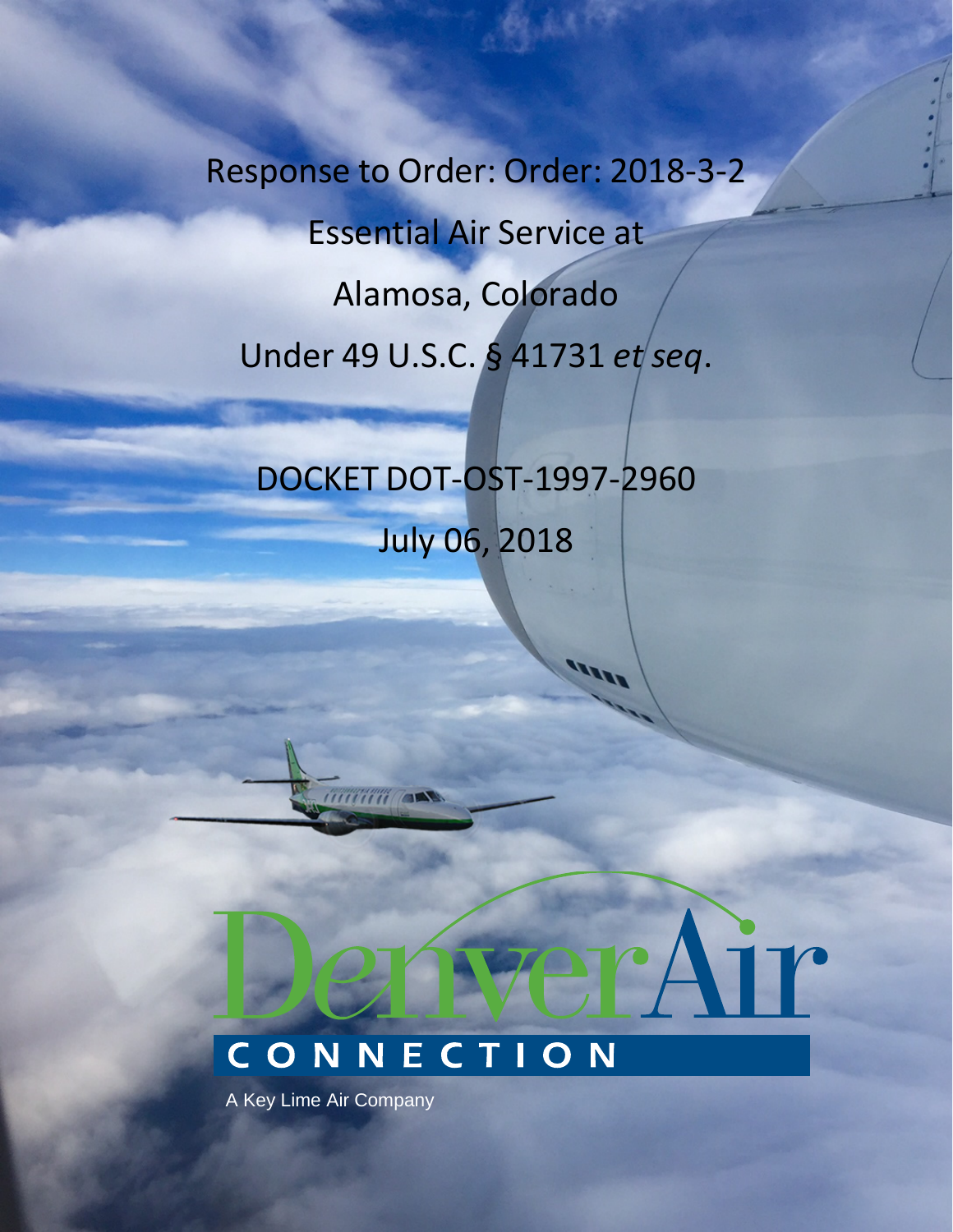This document serves as a response to Orders Requesting Proposals DOT-OST-1997-2960 and the grant of extension request received via email posted on regulations.gov on March 29, 2018 by the United States Department of Transportation.

Key Lime Air started as a small passenger and cargo operation in 1997. In the past 22 years, it has grown to be one of the largest cargo feeder aircraft networks in the United States. Additionally, Key Lime Air has



developed a thriving passenger air charter service; flying for over 30 NCAA sports teams, numerous oil companies, and clients in the movie and entertainment business.

Beginning October 2005, Key Lime Air d/b/a Denver Air Connection established a scheduled passenger route between Grand Junction, CO and Centennial Airport in Denver, CO. To date, this operation has adapted to changing regulatory environments, utilizing Part 135 fractional charter, 135/380 Public Charters, and Part 121 domestic operations on Metroliners, EMB-120 Brasilias and Dornier 328Jets.



In 2015, Denver Air Connection entered into partnership with local communities and the state of Wyoming to provide daily scheduled air service between Denver, Riverton and Sheridan, WY. Initially, these flights were

conducted under Part 135/380 Public Charter rules, with an industry leading 99.6% completion rate. In June 2018, Key Lime Air successfully added the Dornier 328Jet to our 121 Domestic/Supplemental Operations Specifications. This coupled with future major airline connectivity is designed to better serve these and other small communities that have economic and logistical challenges connecting to the US air transportation system.

Since 2015, Key Lime Air has serviced our partners in Wyoming and western Colorado daily with 99.6% flights completed and 94.91% of all flights being on time. We are proud of these numbers as they well exceed industry standards.

Key Lime Air is based in Englewood Colorado. This location puts the company in a great position to service the needs of Alamosa through Denver International Airport. Nearly 53 million passengers traverse Denver International Airport annually making it the 15<sup>th</sup> largest airport in the world. This incredible hub will allow worldwide access via air to and from Alamosa on a daily basis. These flights will operate from the A Concourse allowing passengers direct access to connecting flights.

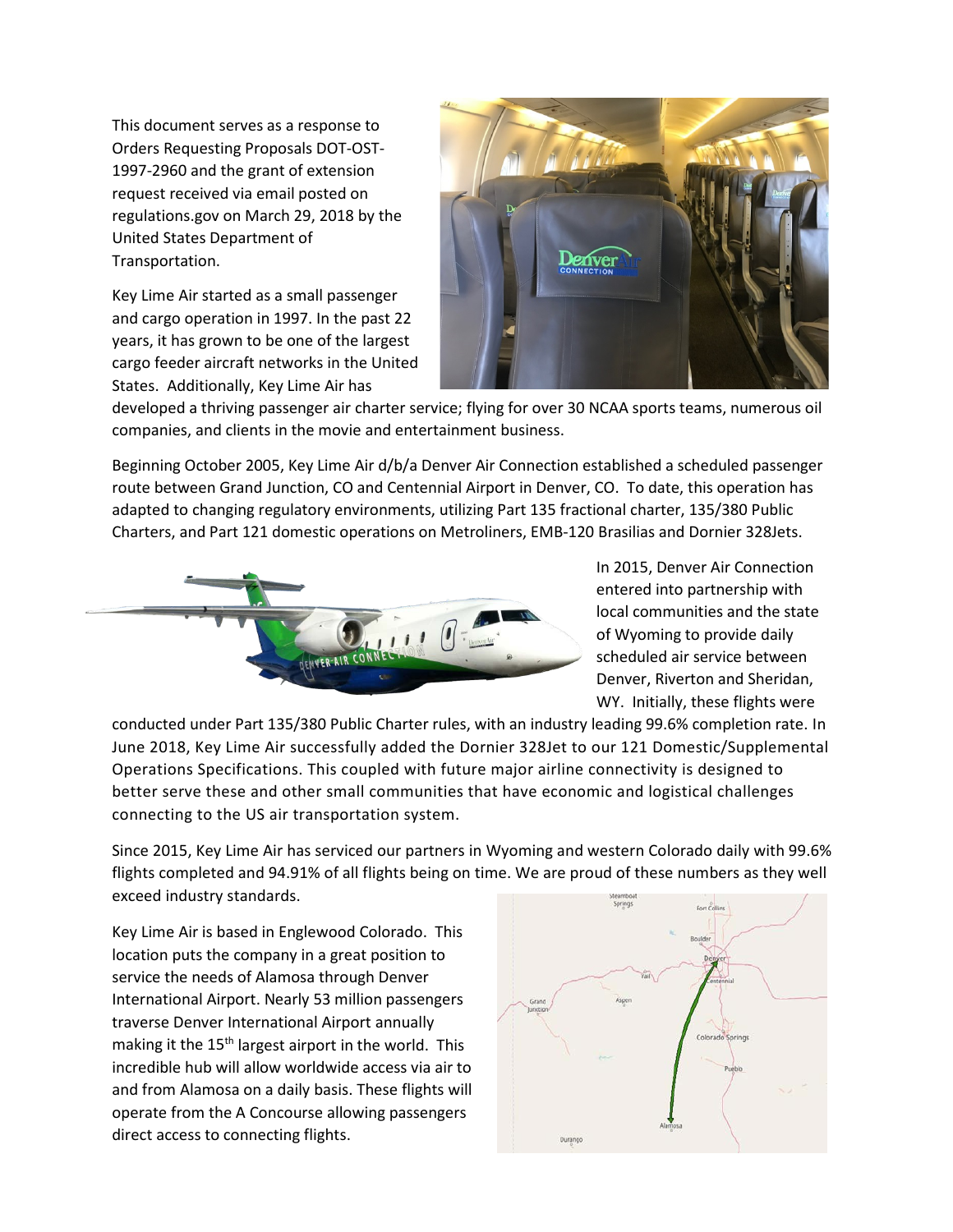Unique to the industry, Key Lime Air owns, operates and maintains its entire fleet of aircraft which enables the company to control and effectively manage its stringent operational and maintenance programs at the highest standards.

Key Lime Air's proposed EAS operation for Alamosa will consist of two aircraft types assigned to the route. The first aircraft type will be a Metro 23 with 9 seats operating scheduled service under Part 135 commuter regulations. The second aircraft type will be a Dornier 328 Jet with 30 seats and operating scheduled service under Part 121 domestic regulations.







The Dornier 328Jet is a comfortable jet powered 30 seat aircraft equipped with a flight attendant and lavatory.

The Metro 23 is a pressurized twin engine jet-prop operated as a two crew aircraft. In the nine seat configuration, it offers plenty of leg room and comfort for the very quick flight to and from Alamosa.

Key Lime Air fully understands the importance of baggage interline and major airline connectivity. We are in the process of expanding our capabilities to include GDS and OTA distribution channels as well as working diligently to expand our relations with major carriers, and develop interline and code share agreements.

> *Testimonial from Sheridan Wyoming: "For 20 months Denver Air Connection has impressed our community with reliable, first class air service. The owners, flight crews, and customer service staff are second to none and have always gone the extra mile to ensure the success of air service in our community. We look forward to a long-term relationship with DAC!" Renee Obermueller, Administrative Director, Sheridan Wyoming.*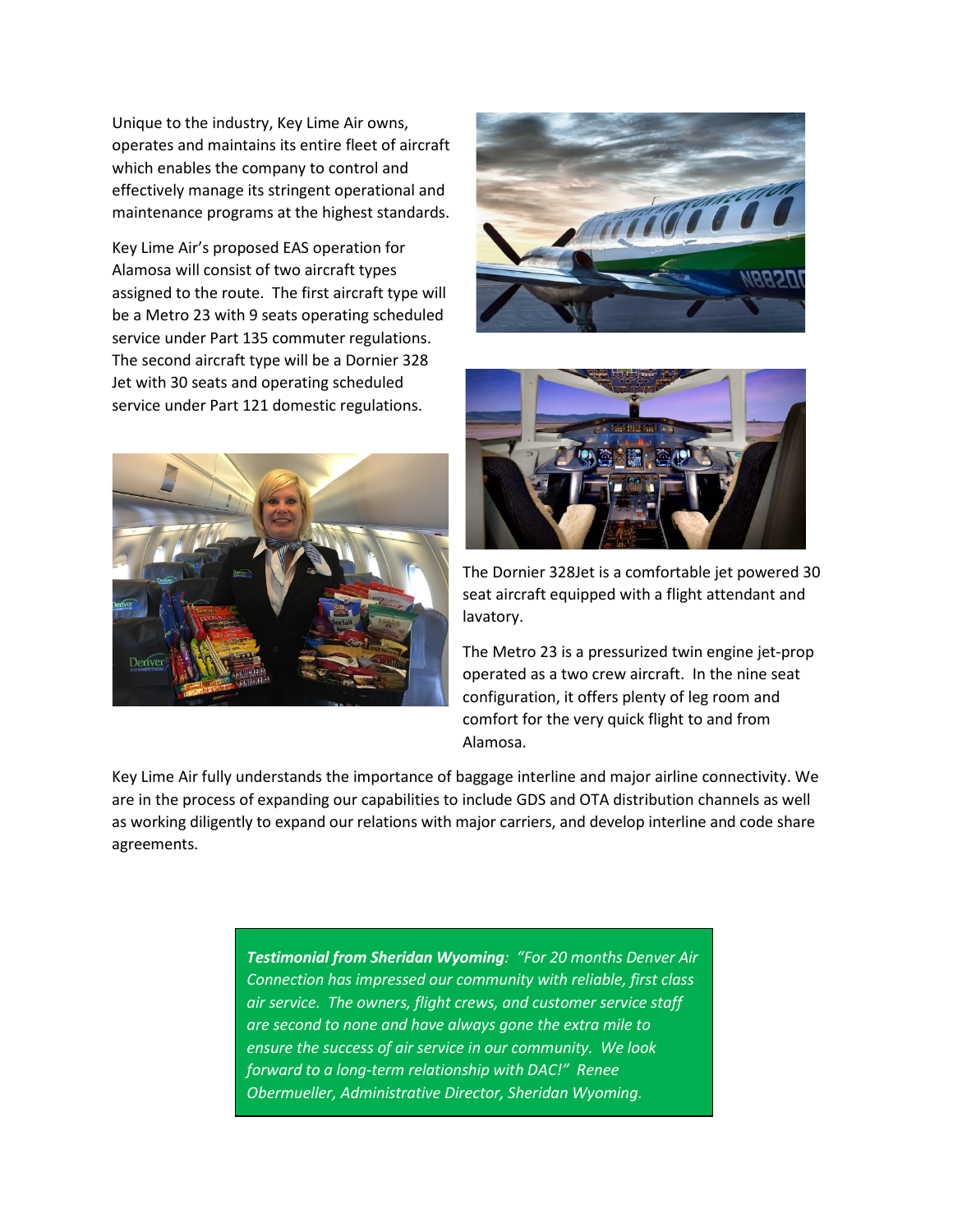#### Proposal Direct service between Alamosa, CO and Denver, CO.

19 Weekly round trips are proposed for the Alamosa, CO to Denver, CO communities. Key Lime Air will operate these flights with two of three aircraft they currently operate: The Dornier 328Jet and the Metro 23 Aircraft.

#### Representative Schedule

Key Lime Air will work with the community to develop the best possible schedule to meet community needs, company needs as well as all compliance and regulatory requirements. The following is a representative schedule:

| Days                               | Aircraft       | Origin     | Dest       | Dept  | Arr   |
|------------------------------------|----------------|------------|------------|-------|-------|
| Sunday,<br>Thursday                | Metroliner     | <b>ALS</b> | <b>DEN</b> | 7:00  | 7:45  |
|                                    |                | <b>DEN</b> | <b>ALS</b> | 8:30  | 9:15  |
|                                    |                | <b>ALS</b> | <b>DEN</b> | 11:00 | 11:45 |
|                                    |                | <b>DEN</b> | <b>ALS</b> | 12:30 | 13:15 |
|                                    |                | <b>ALS</b> | <b>DEN</b> | 19:00 | 19:45 |
|                                    | Dornier 328Jet | <b>DEN</b> | <b>ALS</b> | 20:30 | 21:15 |
|                                    |                |            |            |       |       |
| Monday,<br>Friday                  | Dornier 328Jet | <b>ALS</b> | <b>DEN</b> | 7:00  | 7:40  |
|                                    |                | <b>DEN</b> | <b>ALS</b> | 11:00 | 11:35 |
|                                    |                | <b>ALS</b> | <b>DEN</b> | 15:00 | 15:40 |
|                                    | Metroliner     | <b>DEN</b> | <b>ALS</b> | 20:10 | 20:50 |
|                                    |                |            |            |       |       |
| Tuesday,<br>Wednesday,<br>Saturday | Metroliner     | <b>ALS</b> | <b>DEN</b> | 7:00  | 7:45  |
|                                    |                | <b>DEN</b> | <b>ALS</b> | 8:30  | 9:15  |
|                                    |                | <b>ALS</b> | <b>DEN</b> | 11:00 | 11:45 |
|                                    |                | <b>DEN</b> | <b>ALS</b> | 12:30 | 13:15 |
|                                    |                | <b>ALS</b> | <b>DEN</b> | 19:00 | 19:45 |
|                                    |                | <b>DEN</b> | <b>ALS</b> | 20:30 | 21:15 |

3 Roundtrip flights to be conduct on five days of each week in a 9 seat configured Metro 23.

2 Roundtrip flights to be conducted on two days of each week in a 30 seat configured Dornier 328Jet. Aircraft swaps will be made in Denver.